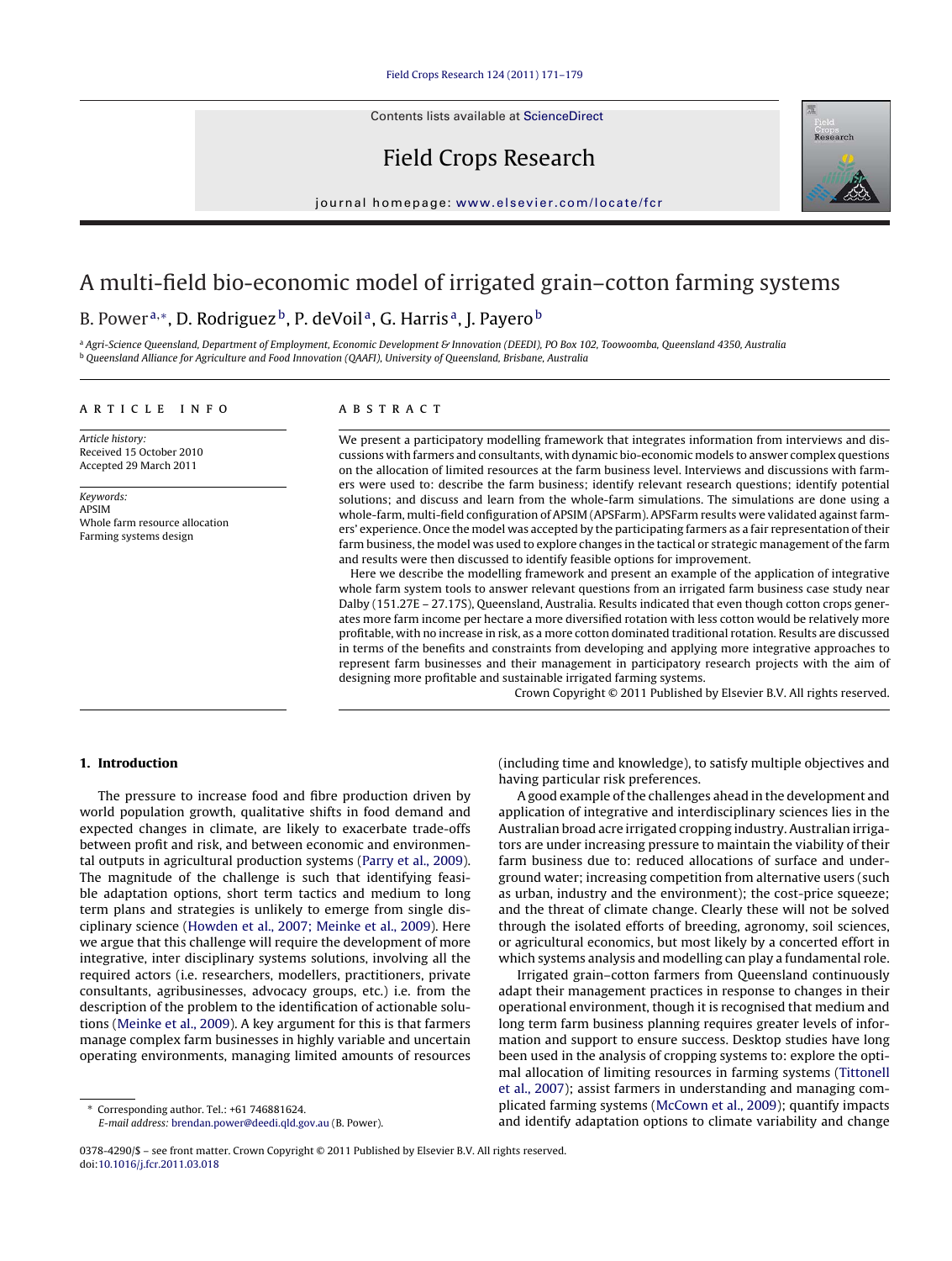([Reyenga et al., 1999; Howden et al., 2007\);](#page-8-0) as an aid in decision making or as discussion support tools ([Meinke and Hochman, 2000;](#page-7-0) [McCown, 2002; Nelson et al., 2002\).](#page-7-0)

In many cases, such desktop studies have involved the development and application of either whole-farm dynamic equilibrium models [\(Kingwell and Pannell, 1987\)](#page-7-0) or point-scale bio-economic models together with a scaling up to the whole farm level [\(Brennan](#page-7-0) [et al., 2008\).](#page-7-0) However, static-equilibrium models are limited in their applicability due to a reliance on assumptions made a priori about likely yields, prices, water allocations, etc.; and their inability to dynamically account for tactical and strategic responses to seasonal changes in climate and markets. [Dillon \(1965\)](#page-7-0) described their application to farm management as "logically attractive but largely inapplicable theory". However he conceded their suitability when modelling regional implications for policy. [McCown and Parton](#page-7-0) [\(2006\)](#page-7-0) argued that static equilibrium models fail when applied in the analysis of farm management because farms are: unique, dynamic, complex, exist in an uncertain environment, and farmers each have different preferences.

Here we present APSFarm, a dynamic modelling framework that integrates multiple bio-physical models that operate at the management unit, the farm and the sub-catchment. We argue that APSFarm can adequately model the dynamics and key meaningful interactions in real farms, addressing all or most factors raised by [McCown and Parton \(2006\), a](#page-7-0)nd there-by creating a more realistic virtual representation of the hurdles farmers undergo when managing their farms. In this paper we (i) describe the development of APSFarm to simulate irrigated grain–cotton cropping systems; and (ii) report on the results from its application in a participatory research project where the model was used to compare two alternative crop rotations from a case study farm located near Dalby, Queensland, Australia.

## **2. Methods**

#### 2.1. Description of the modelling framework

When developing economic and bio-physical models of farms a three-way trade off exists between generalisations so that conclusion and inferences may be made about other farms of similar type, a simplification of reality, and model complexity so that the model adequately represents the dynamics of the farm production system. The extension of APSIM ([Keating et al., 2003\)](#page-7-0) to APSFarm is described in [de Voil et al. \(2009\)](#page-7-0) which describes three components of the extension: multiple fields, farm level resources and management, and a module for economic analysis. Here we describe these three components in an irrigated farming systems context.

## 2.1.1. Description of model cropping area and its management

APSFarm is a multi-field configuration of the APSIM model, i.e. a collection of fields (or management units), each potentially having different soil parameters, cropping history, area, or management. For simplicity, here the area of each simulated field was constrained to the area that the existing farm infrastructure can irrigate in one day. The management of these fields is achieved via a "farm level manager" that accounts for two types of decisions, tactical and strategic, each with its own operational scope. We consider tactical those short term seasonal decisions that are specific to particular fields, e.g. fertiliser rates, sowing densities and irrigation management. Strategic management decisions relate to operations affecting or being informed by the availability of resources at the whole farm level, e.g. implementing crop rotations, setting priorities for irrigating alternative crops, and the on farm movement of water between storages so that irrigation supply costs and water losses due to evaporation and drainage are minimised.

The decision of what crop to sow each season in each field is determined by pre-specified rules and actions associated with the arcs and nodes of a directed graph (see [Fig. 1](#page-2-0) for an example implementation). The nodes of the graph represent the states in which the field can be found at any point in time, e.g. a specific crop or Fallow for no crop. The arcs between nodes hold the description of rules in the form of Boolean expressions and actions that a farmer would perform on each field such as sow or harvest a crop. When the rules are evaluated to true they allow the transition between different states to occur and the actions are taken. The model has a daily time step and hence these rules are evaluated every day of the simulation for each field.

To illustrate consider the example of a crop rotation in [Fig. 1, t](#page-2-0)o sow a maize crop and move from the Fallow 0 node to the Maize node in [Fig. 1, t](#page-2-0)he following rules need to be met: the date must be between September 15th and October 15th; the combined stored water in the soil and unallocated water in the farm storage must be greater than 4 ML for each hectare of the field to be sown; the existing area sown to summer grain (maize or sorghum) should be less than 50% of the total farm area; days elapsed since the last harvest event must be greater than 14 days; and machinery must be available to sow the proposed area. Similar rules exist for an alternative crop, in this case sorghum, except the sowing window begins on October 16th, the close of the maize sowing window. Priority then is given to maize over sorghum for fields that are attempting to sow a summer grain (i.e. fields with current state Fallow 0). If a season exhibits no sowing opportunity it may be possible to by-pass a crop node. Again using the example in [Fig. 1, i](#page-2-0)f after the sorghum sowing window has closed and sorghum was not able to be sown the field's state will change from the Fallow 0 node to the Fallow 1 node.

### 2.1.2. Description of model irrigation infrastructure and its management

APSFarm has the provision to specify one or more sources of farm water for irrigation via multiple instances of APSIM's Water-Supply module ([Gaydon and Lisson, 2005\).](#page-7-0) Each instance can be configured to be a water source such as a bore, river, or sump capturing off-farm overland flow, or configured to be an open water storage which maintains an available pool of water for irrigation. APSIM achieves this by executing daily processes such as the capture of rainfall, accumulating on-farm runoff from fields, and losses due to evaporation and seepage. Depending on the physical farm being modelled each source of water can directly irrigate fields or transfer irrigation water between sources via open channels, which incur losses due to evaporation and seepage, e.g. the filling of open water storages from a bore.

The timing of irrigation events is determined on a daily basis by the difference between each field's modelled soil water deficit and a predetermined crop-specific threshold. When a field's extractable soil water falls below this threshold for the crop it currently has growing, the field is flagged as in need of irrigation. Then provided that: (a) there is sufficient unallocated irrigation water; (b) farm pumps are not already in operation and hence there is sufficient pumping capacity; and (c) the appropriate irrigation equipment is available; water is pumped from the storages into the fields and pumping costs and transfer losses are calculated.

It is common for different crops grown concurrently to have different priorities with respect to access to limited farm irrigation water. For example a high value crop with high water use such as cotton will have a higher priority for irrigation than a lower value crop such as sorghum. To capture these priorities in the model the management of farm irrigation water is based on a conceptual allocation model, which tracks the anticipated crop water requirements. To demonstrate, consider [Fig. 2](#page-2-0) which shows an example time series of the daily available water (solid line), and allocated water (dashed line) from a case study farm. When the model con-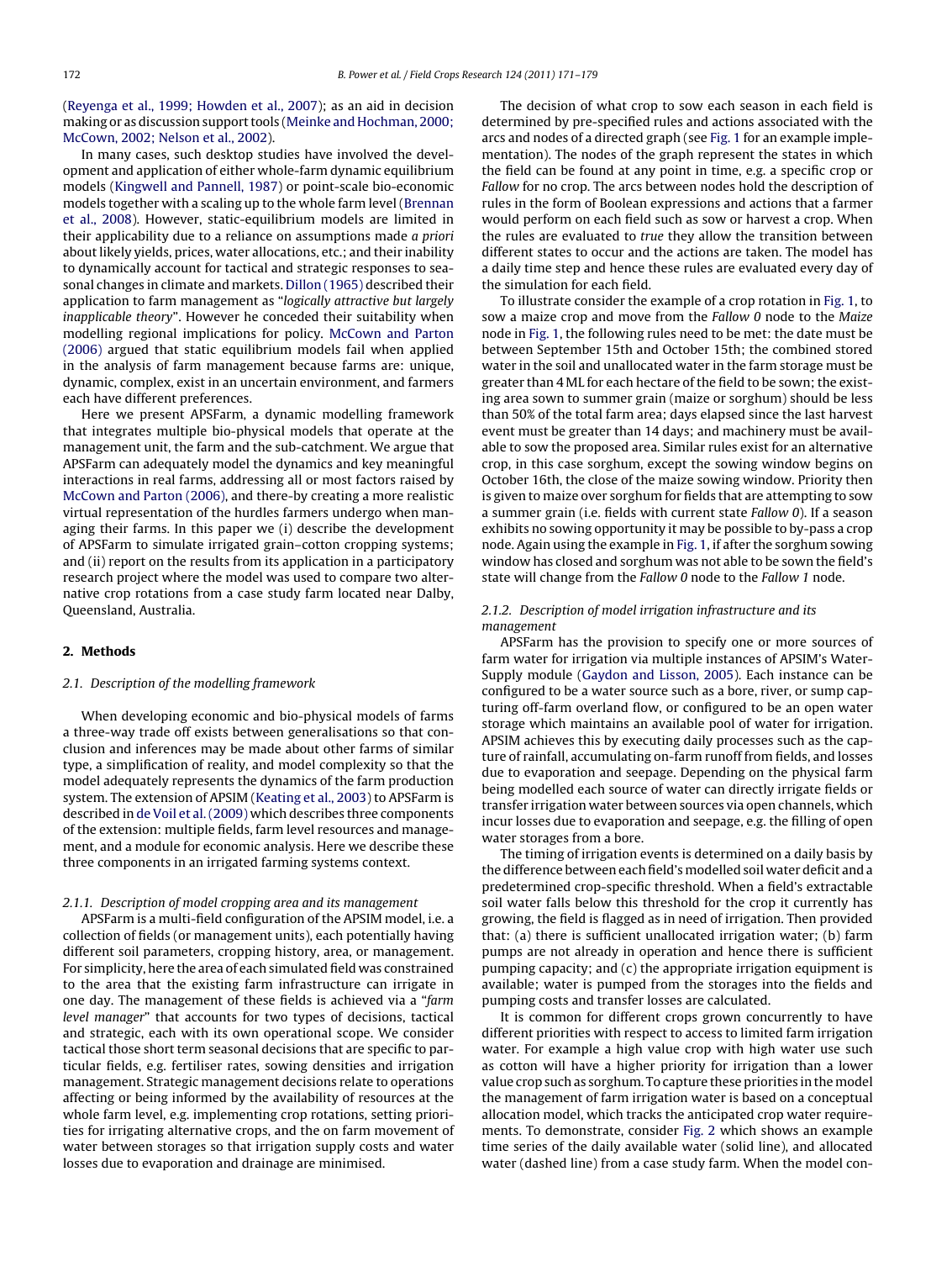<span id="page-2-0"></span>

**Fig. 1.** State transition diagram showing the implementation in APSFarm for the Traditional crop rotation (left), and New crop rotation (right). The circles (or nodes) represent the state of each field on the farm, and the arcs connecting the nodes represent the rules and actions required for any transition between states.

siders sowing an irrigated crop in a field, it tests that the total unallocated farm water is greater than a nominated crop specific threshold (ML/ha) multiplied by the area of the field to be sown (ha). This amount (ML) is the farmer's estimate of the total stored water required to grow this crop. However, due to the seasonal variability of rainfall, crop water use and soil evaporation, this threshold is not intended as an accurate estimate of the irrigation water requirements of each crop but is related to the managers risk attitude. For example, too high a threshold will limit the area sown and could incur an opportunity cost of missed production, too low a threshold could result in an economic loss due to low yields from crops that are stressed due to a lack of irrigation water.

Should there be sufficient unallocated water available then the model will proceed with sowing and that amount is added to the allocated pool, as shown by the Sowing events in Fig. 2, which then becomes unavailable to other crops. For a high value and high water use crop such as cotton this threshold will be considerably higher than for a lower value lower water consumption crop such as sorghum. This prevents a low value crop from consuming irrigation water that would otherwise be needed by the high value crop, and is similar to how a farm manages the competing irrigation pri-



**Fig. 2.** Simulated time series of available water in farm storages (solid line), and the conceptual model of allocated storage water (dashed line), i.e. the estimate of the water required for the remainder of the season.

orities between crops. When a crop is harvested, any unused water for that crop is released and the allocated series updated.

In the model, on farm water-storage levels change dynamically through the season as losses occur due to evaporation, seepage and irrigation events, while inflows occur from intercepted rainfall, captured runoff from fields, or the capture in a sump of ephemeral overland flow. To generate a historical time series of overland flow a simple sub-catchment model was developed and calibrated against farmer's estimates, i.e. a multi-year simulation was calibrated to reproduce the farmmanager's records.When daily run-off is greater than some critical value the sump is assumed to be full and water is pumped into the storage. The calibrated model was then used to generate a full historical record of the same length as the historical climate series. This technique maintains both the necessary correlation between the overland flow events and historical climate data and the temporal correlation within the overland flow time-series.

#### 2.1.3. Economic analysis

The third component in APSFarm is an economicmodule, though here its implementation differs to that described in [de Voil et al.](#page-7-0) [\(2009\). H](#page-7-0)ere the economic analysis was conducted post simulation, which allowed us to explore a range of price scenarios without the need to re-run the simulation.

Variable costs and commodity prices for each enterprise are obtained from interviews with collaborating farmers. The total farm gross margin ( $GM<sub>farm</sub>$ ) for each season is the aggregate of all field gross margins ( $GM_{field}$ ) for that season:

$$
GM_{\text{farm}} = \sum GM_{\text{field}} \tag{1}
$$

where  $GM_{field}$  is given by the simulated yield (Y) multiplied by the expected on-farm crop price  $(P)$  and the field area  $(A)$  less costs due to: cartage  $(C)$ ; levies  $(L)$ ; harvesting  $(H)$ ; irrigation  $(I)$ ; sowing  $(S)$ ; fallow management  $(F)$ , and nitrogen fertilisation  $(N)$ , i.e.

$$
GM_{field} = YPA - (C + L + H + I + S + F + N)
$$
\n<sup>(2)</sup>

Fallow costs are calculated by simulating the number of weed germination events multiplied by herbicide application costs. Weed events occur after a significant rainfall, and when there is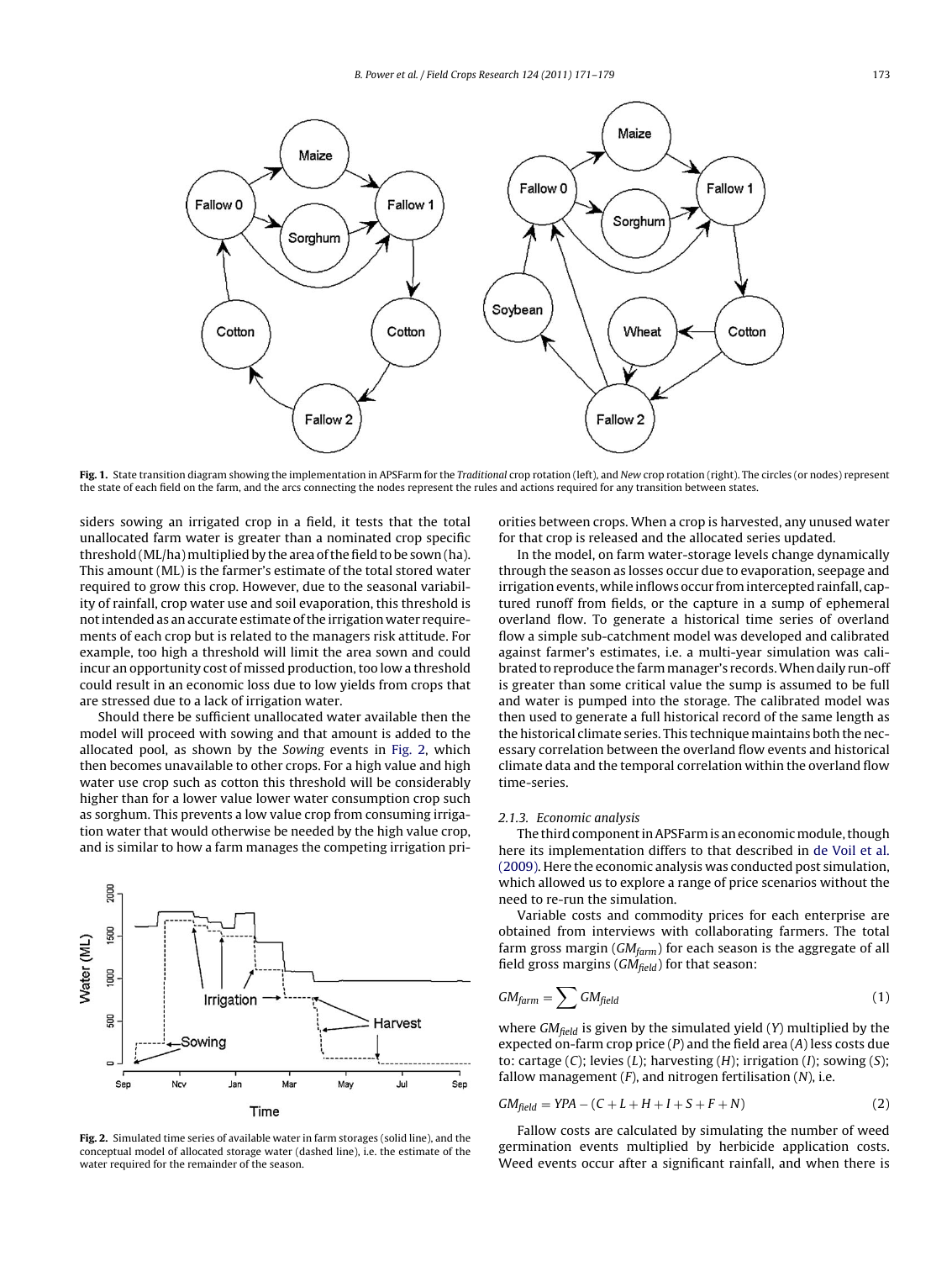<span id="page-3-0"></span>enough soil water in the top soil layer for the weeds to establish and develop.

The seasonal crop nitrogen requirements are modelled by APSIM's nitrogen module SOILN ([Probert et al., 1997\).](#page-8-0) The fertiliser is applied at sowing, at a rate calculated from the difference between the crop nitrogen requirements as specified by the collaborating farmers and soil nitrogen availability at sowing. The rate of N fertilisation then can vary between seasons, and across fields due to their different cropping history. Resulting distributions of applied nitrogen were validated with the participating farmer.

Harvest costs for a field depend on the type of crop and its yield and the area of the field. The harvest cost  $(H)$  for each field is equal to the fuel spent  $(f)$  plus machinery variable costs  $(m)$  to harvest the field. This is typically calculated as the hourly rate  $(h)$  for a contract header, multiplied by its work rate (WR) and the field's area (A) as:

$$
H = f + m \tag{3}
$$

$$
m = h \times WR \times A \tag{4}
$$

Machinery work rates are constant ( $WR_U$  and  $WR_L$ ) when crop yields are greater and less than upper  $(Y_U)$  and lower  $(Y_L)$  limits. It is assumed a linear relationship between the two. These bifurcation points are specified by the farm or contract harvester and are expressed in equation form as:

$$
WR = \begin{cases} WR_U, & Y > Y_U \\ \frac{WR_U - WR_L}{Y_U - Y_L} (Y - Y_L) + WR_L, & Y_L \le Y \le Y_U \\ WR_L, & Y < Y_L \end{cases}
$$
(5)

Similarly, the cost of fuel  $(f)$  in harvesting a field is given by:

$$
f = \begin{cases} f_U, & Y > Y_u \\ \frac{f_U - f_L}{Y_U - Y_L}(Y - f_L) + f_L, & Y_L \le Y \le Y_U \\ f_L, & Y < Y_L \end{cases}
$$
(6)

#### 2.2. Description of case-study farm

The model was applied to a case study of an irrigated broadacre cropping enterprise near Dalby, Queensland, Australia. The farm manager was interested to understand the economic and environmental implications from implementing a New more diversified crop rotation, including fewer cotton crops, introducing legumes and more cereal crops, compared to the local Traditional cotton dominated rotation. Key criteria to adopt the New crop rotation would be that the profit/risk profile of the farm business would not change, and that the increased diversification in the rotation would introduce environmental benefits. [Fig. 1](#page-2-0) shows the directed graphs of the two rotations, and Table 1 presents the sowing rules for each crop.

The modelled farm has three on-farm water storages (A, B and C) two with a 500 ML capacity (A and B), and a 300 ML storage (C). The total cropping area for the farm is 780 ha with 13 by 60 ha management units or fields. Due to constraints on irrigation channels, each water-storage can only supply irrigation water and collect runoff water from fixed areas of the farm; 240 ha (4 fields), 300 ha (5 fields) and 240 ha (4 fields), respectively. However it is possible to transfer water between storages when necessary. The delivery of irrigation water to the fields is restricted to the pumping capacities listed in [Table 2.](#page-4-0) The average cost of supplying water to the field is ca. AU\$45/ML. This includes pumping from sumps into storages, transfers between storages if required, transfers from storages to fields, and the return of tail water to the water storages. In addition to the water storages, the farm has five bores with a combined allocation of 610 ML/year and the possibility to carry-over 50% of any unused

| Crop    | Sowing rules                                                          |
|---------|-----------------------------------------------------------------------|
| Maize   | Date between September 15 and October 15                              |
|         | Combined stored water in soil and water storage $\geq$ 4 ML/ha        |
|         | Proportion of existing farm area sown to Maize or Sorghum $\leq 50\%$ |
|         | Days since last harvest > 14 days                                     |
|         | Machinery available                                                   |
| Sorghum | Date between October 16 and January 14                                |
|         | Combined stored water in soil and water storage $\geq$ 0 ML/ha        |
|         | Sum of last 4 days rain $\geq$ 25 mm                                  |
|         | Proportion of existing farm area sown to Maize or Sorghum $\leq 50\%$ |
|         | Days since last harvest > 14 days                                     |
|         | Machinery available                                                   |
| Cotton  | Date between October 16 and November 15                               |
|         | Combined stored water in soil and water storage $\geq$ 4 ML/ha        |
|         | Proportion of existing farm area sown to cotton $\leq 50\%$           |
|         | Days since last harvest > 14 days                                     |
|         | Machinery available                                                   |
| Wheat   | Date between April 16 and July 1                                      |
|         | Combined stored water in soil and water storage $\geq$ 0 ML/ha        |
|         | Sum of last 4 days rain $\geq 10$                                     |
|         | Soil water >100 mm                                                    |
|         | Days since last harvest > 14 days                                     |
|         | Machinery available                                                   |
| Soybean | Date between December 1 and January 15                                |
|         | Combined stored water in soil and water storage $>3$ ML/ha            |

allocation into the following year. Water from the bores can be supplied to all fields, though at a considerably reduced flow rate (i.e. 0.5 ML/h), hence time becomes a limiting resource when irrigating from bores, and the cost of water applied to the field is higher ca. AU\$110/ML.

Days since last harvest > 14 days Machinery available

This particular farmer, as most irrigation farmers in the region, uses a furrow irrigation system which involves applying water at the top of a furrow between rows of plants and allowing it to flow down to the end of the row via gravity. The system is inherently inefficient ([Smith et al., 2005\) a](#page-8-0)s more water than required to bring the soils to field capacity is pumped from the storage, and excess run-off is returned as tail water with an associated cost. To capture this inefficiency, an additional 25% more water than what is required to fill the profile is pumped (collaborating farmer and consulting irrigation engineer, pers. comm., 2008). Evaporation and seepage losses were assumed to be 5% during transfer in the channels. The values for transfer losses and irrigation efficiency were determined in consultation with the farmer and irrigation engineers. [Table 3](#page-4-0) presents the crop irrigation thresholds provided by the farmer (with corresponding values given in [Allen et al., 1998](#page-7-0) [FAO 56]); and the anticipated seasonal irrigation requirements for each crop. This particular farmer does not irrigate wheat and, therefore, there are no corresponding irrigation parameters for this crop. The zero anticipated irrigation requirements for sorghum indicates that this farmer does not reserve any water for irrigating sorghum crops at sowing. However sorghum may still be irrigated if there is surplus water that is unallocated to other higher priority crops.

The model was run using long term patched historical climate records [\(Jeffrey et al., 2001\) f](#page-7-0)rom 1890 to 2008 for Dalby, Queensland. The overland flow sub-model was calibrated to an average annual overland flow of approximately 700 ML/year, with a minimum of 0 and a maximum of 1350 ML/year using the past 30 years of climate data. The aggregate variable costs and commodity prices for each enterprise are presented in [Table 4.](#page-4-0) [Table 5](#page-4-0) presents the farmer's specified values for the parameters of Eqs. (5) and (6).

#### **3. Results**

[Fig. 3a](#page-4-0) and b shows the distributions of the simulated yields for each crop across all the fields and simulated years, i.e. farm yields.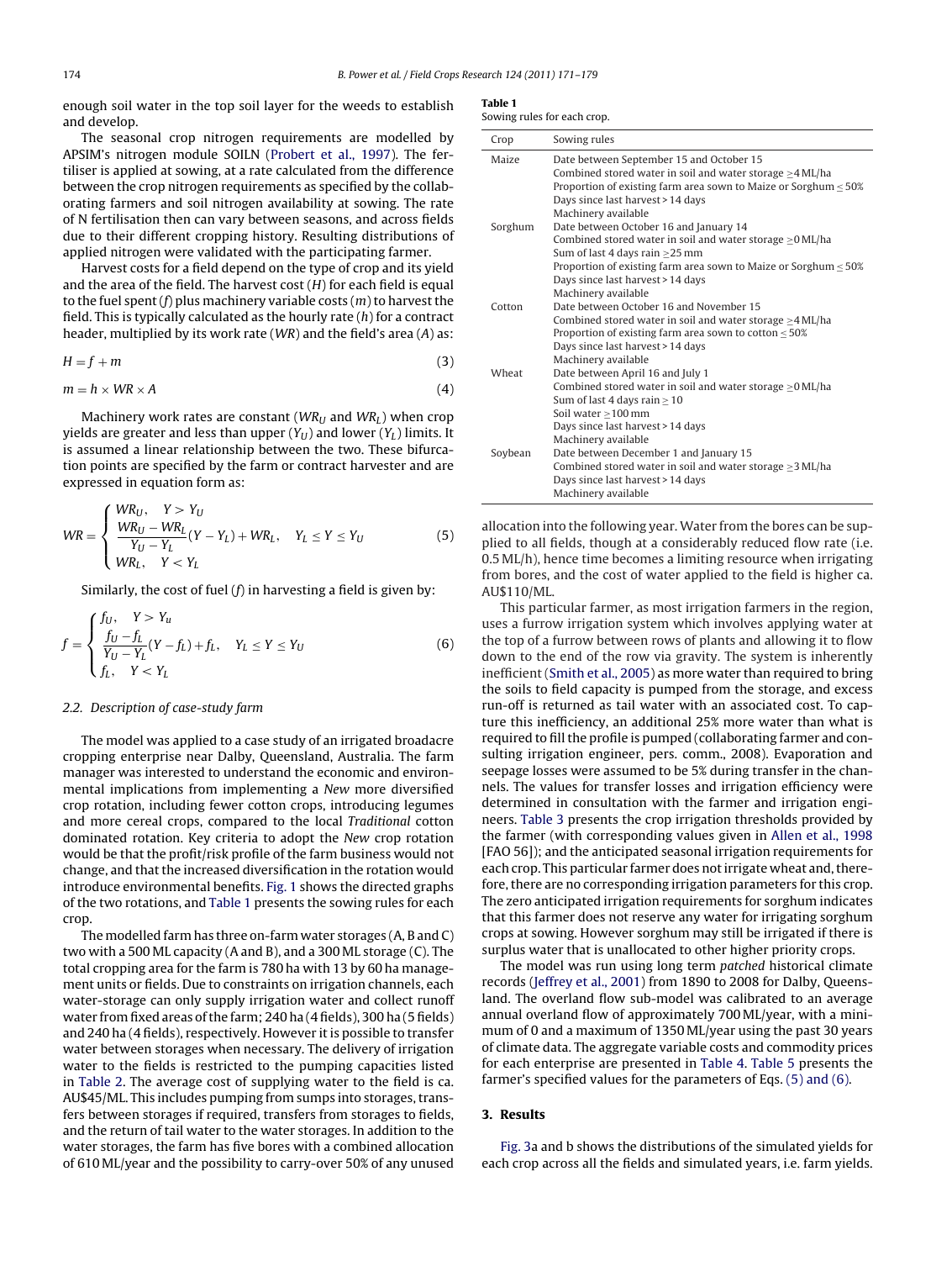### <span id="page-4-0"></span>**Table 2**

Parameters describing the on farm water-storages.

| Water storage | Capacity (ML) | Surface area (ha) | Cropping area (ha) | In-flow rate $(ML/h)$ | Out-flow rate (ML/h) |
|---------------|---------------|-------------------|--------------------|-----------------------|----------------------|
|               | 500           | - 2               | 240                |                       |                      |
| υ             | 500           |                   | 300                | 6.J                   |                      |
|               | 300           |                   | 240                |                       |                      |

#### **Table 3**

Crop agronomy parameters: Thresholds for the start of the irrigation as a fraction of the full soil profile; target soil N levels at sowing, i.e. the total amount of soil nitrogen required at sowing.

| Crop                 | Fraction of full profile and FAO 56 recommendation | Anticipated seasonal irrigation requirements (ML/ha) | Soil N at sowing (kg/ha) |
|----------------------|----------------------------------------------------|------------------------------------------------------|--------------------------|
| Maize                | 40% (55%)                                          |                                                      | 240                      |
| Sorghum              | 50% (55%)                                          |                                                      | 220                      |
| Cotton (sown at 2 m) | 40% (65%)                                          |                                                      | 140                      |
| Wheat                | Not applicable                                     | Not applicable                                       | 160                      |
| Soybean              | 70% (50%)                                          |                                                      |                          |



Fig. 3. Box-plots of APSIM simulated yields for the traditional (a), and new (b) rotations for the years 1890–2007. Asterisks mark farmer's expected distribution of yields (maximum, median and minimum) for each crop. The small circles are yield outliers (i.e. yields that are more extreme than 1.5 times the Inter Quartile Ratio).

#### **Table 4**

Summarised variable cost and expected price for each crop activity. Costs are negative and fertiliser is not applied to soybean. Cotton yield is measured in bales (ba) all other crops are measured in tonnes (t).

| Description                             | Price/cost | Units              |
|-----------------------------------------|------------|--------------------|
| Cotton price                            | 500.00     | AU\$/ba            |
| Cotton seed sold $(31\% \ @ 125/tonne)$ | 88.31      | AU\$/ba            |
| Cotton harvest costs                    | $-81.93$   | AU\$/ba            |
| 1 m cotton sowing costs                 | $-780.73$  | AU\$/ha            |
| 2 m cotton sowing costs                 | $-655.92$  | AU\$/ha            |
| Maize price                             | 250.00     | AUS/t              |
| Maize harvest cost                      | $-13.50$   | AUS/t              |
| Maize sowing cost                       | $-344.71$  | AU\$/ha            |
| Sorghum price                           | 200        | AUS/t              |
| Sorghum harvest cost                    | $-32.40$   | AU\$/t             |
| Sorghum sowing cost                     | $-222.85$  | AU\$/ha            |
| Soybean price                           | 450.00     | AUS/t              |
| Soybean harvest cost                    | $-29.50$   | AUS/t              |
| Soybean sowing cost                     | $-206.98$  | AU\$/ha            |
| Wheat price                             | 300.00     | AU\$/t             |
| Wheat harvest cost                      | $-33.40$   | AU\$/t             |
| Wheat sowing cost                       | $-128.10$  | AU\$/ha            |
| Fuel                                    | $-1.30$    | AUS/L              |
| Nitrogen fertiliser                     | $-1.50$    | AU\$/kg            |
| Herbicide application                   | $-22.99$   | AU\$/weed event/ha |

The asterisks in Fig. 3 indicate the highest, most likely and lowest yields for each crop as per farmer's experience (ca. 30 years). The most likely yields achieved by the farmer were reproduced well by APSFarm. Though, APSfarm simulated higher variability in yields than that suggested by the farmer, particularly for cotton and maize (i.e. range between minimum and maximum values in the boxplots from Fig. 3a and b). Interestingly, the farmer confirmed that the variability shown by the model might be a better representation of the real variability over the simulated climate series (i.e. 1900–2007). Therefore this discrepancy was not considered to be an important issue by the researchers or by the participating farmer who was confident that the model produced a fair representation of his business, and that the model would be useful to explore options to improve the farming system. The difference in simulated

#### **Table 5**

Case study specific parameters for Eqs. [\(5\) and \(6\). C](#page-3-0)otton yield is measured in bales (ba) all other crops are measured in tonnes (t).

| Parameter               | Cotton         | Maize         | Sorghum       | Wheat        | Soybean       |
|-------------------------|----------------|---------------|---------------|--------------|---------------|
| $Y_L$                   | $3.2$ (ba/ha)  | 3.5(t/ha)     | 3.5(t/ha)     | 2.5(t/ha)    | 1(t/ha)       |
| $Y_{II}$                | $8.75$ (ba/ha) | 11(t/ha)      | 8(t/ha)       | 5(t/ha)      | 3(t/ha)       |
| WR <sub>I</sub>         | 1.6(ha/h)      | 4(ha/h)       | 6(ha/h)       | 6(ha/h)      | 4.5(ha/h)     |
| <b>WR</b> <sub>II</sub> | $0.7$ (ha/h)   | 1.5(ha/h)     | $3.75$ (ha/h) | 3.75(ha/h)   | 2(ha/h)       |
| fı                      | $25.5$ (L/ha)  | $12.1$ (L/ha) | $8.1$ (L/ha)  | $8.1$ (L/ha) | $10.8$ (L/ha) |
| fu                      | $58.2$ (L/ha)  | $32.3$ (L/ha) | $12.9$ (L/ha) | 12.9(L/ha)   | $24.3$ (L/ha) |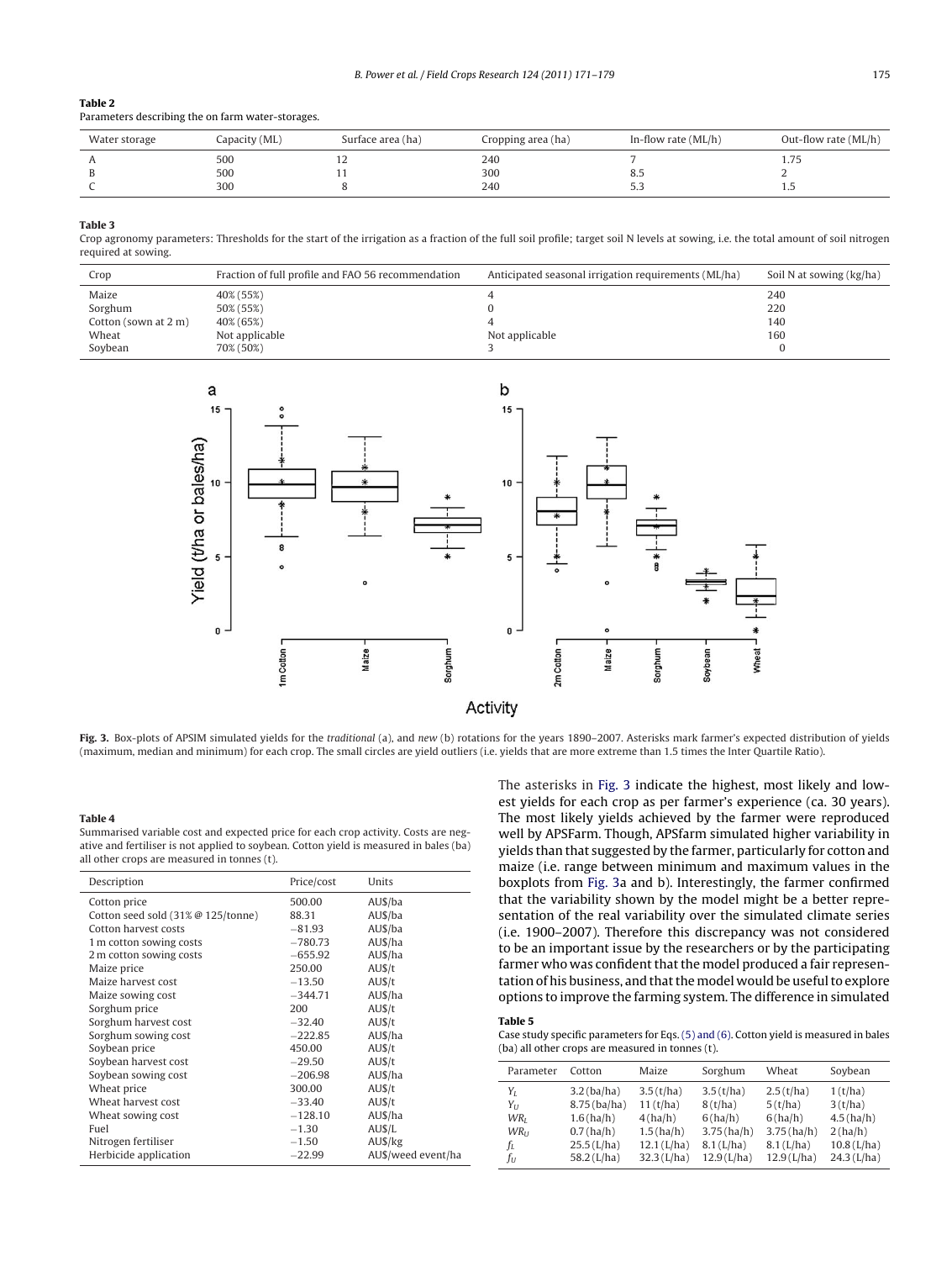

**Fig. 4.** Simulated sowing areas for summer crops (i.e. excludes wheat) in the traditional and new rotation (results from the last 10 years of simulation are shown here).

cotton yield between the two rotations was explained by the two different row configurations, i.e. 1 m spaced rows in the traditional, compared to the 2 m apart in the new rotation. The participating farmer was confident that the model produced a fair representation of his business, and that the model would be a useful tool to explore options to improve the farming system. The farmer also indicated that the model represented realistically the allocation of land across the alternative summer crop enterprises, both in the traditional and new rotations (Fig. 4). Compared to the traditional rotation, the new rotation on average had 16% less area dedicated to cotton; a 34% increase in the area dedicated to maize; a 145% increase in the area of sorghum; and introduced 46 ha of soybean, increasing the annual cropping area by ca. 69 ha. On average, the new rotation increased the cropping intensity from 41% to 50%.

Fig. 5a and b shows the simulated distributions of applied irrigation water for both the traditional and new rotations, respectively. Wheat intentionally has no corresponding box to highlight that it is a rainfed crop and its main role in the rotation is to provide cover after the cotton crop. The amounts of applied irrigation water for each crop were in agreement with the farmer's experience, i.e. asterisk in Fig. 5. The reduction in the use of water by the cotton crop in the new rotation is because it is sown in a 2 m row configuration, compared to the 1 m configuration in the traditional rotation.

[Fig. 6](#page-6-0) shows the distributions of simulated gross margins for each individual crop in the traditional and new rotation. In both rotations cotton is clearly the most profitable crop, followed by maize and soybean. Wheat is the least profitable crop and in 2 out of 10 years it is likely that the farmer will lose some money. When the gross margins and total nitrogen use were aggregated to the whole farm level [\(Figs. 7 and 8\),](#page-6-0) the new rotational system demonstrated to be more profitable (one-sided student's t-test, the p-value = 0.005), with no increase in down-side risk, and on average required 12% less nitrogen than the traditional rotation, i.e. 17 kg N/ha less nitrogen.

## **4. Discussion**

Farming is complex and multi-dimensional. Irrespective of the level of resource endowment, e.g. highly productive or marginal; scale (e.g. large or small scale holders); production orientation (e.g. commercial or subsistence), farming embodies the management of complicated farms with limited access to resources (e.g. cash, land, labour, water for irrigation), limited information and knowledge; limited time to make decisions; operating in highly variable and uncertain environments; having competing objectives; and with particular attitudes to risk and change. In the face of complexity, we argue there is an important role for integrative systems modelling tools that are able to describe and summarise key features and interactions in the system, i.e. a simplified though still relevant representation of the farm business. Once this is achieved these tools can be used to generate relevant information that inform discussions between researchers and farmers and facilitate learning about opportunities to reduce impacts or capture opportunities emerging from the ever changing conditions affecting the business. We propose that this can be achieved by combining bio-physical



**Fig. 5.** Simulated applied irrigation (ML/ha) for each crop in the traditional (a) and new (b) crop rotation. The wheat crop in the new rotation is rainfed.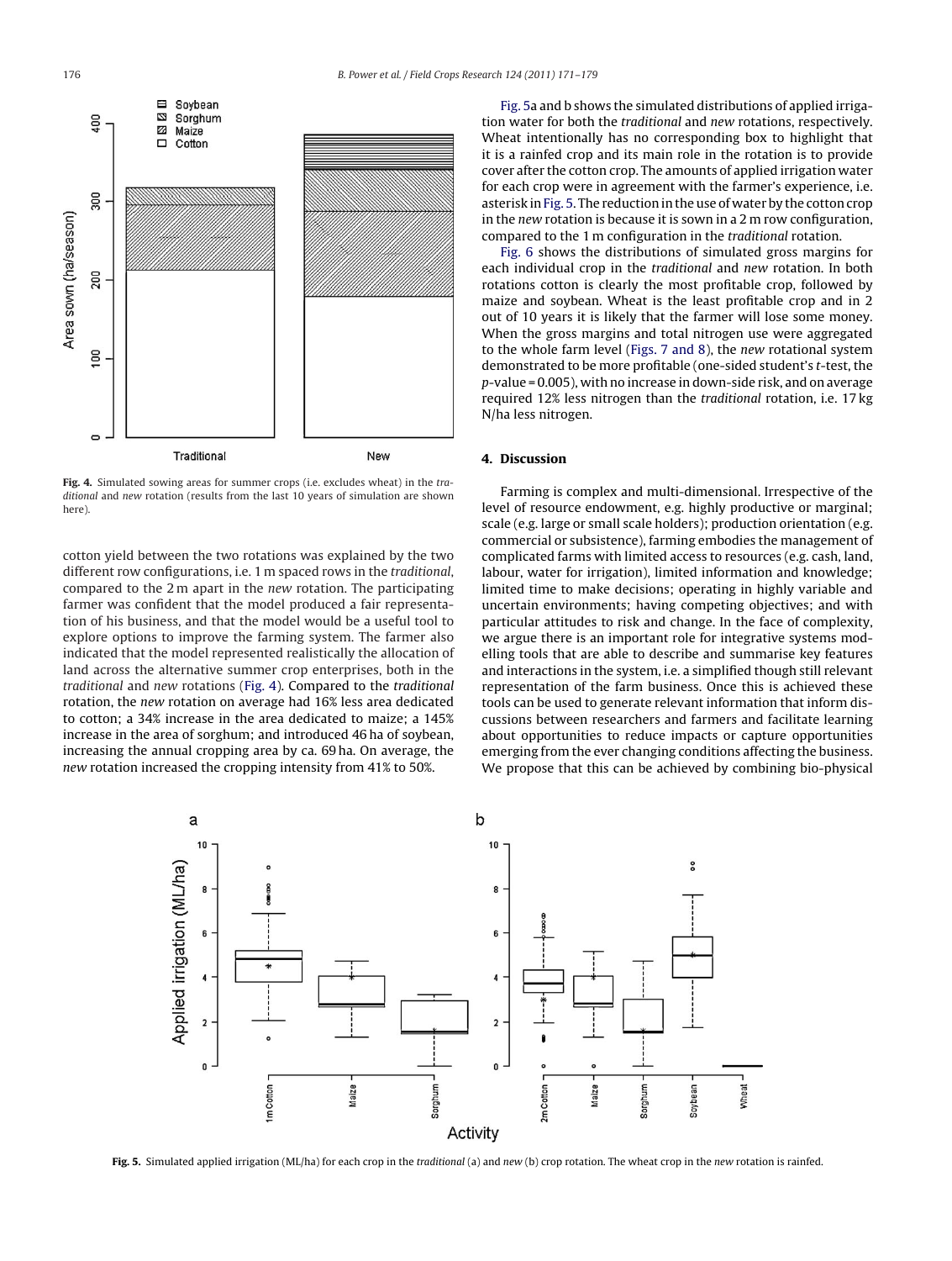<span id="page-6-0"></span>

Fig. 6. Simulated gross margins (\$/ha) for each crop for the *traditional* (a) and *new* (b) rotations.

and socio-economic approaches in a meaningful 2-way partnership with farmers, where topics of shared interest are identified and opportunities for improving practices, tactics and strategies are discussed at a range of interrelated scales – the plant, the field and the whole farm business.

In this paper, we describe a problem common to many Australian irrigation growers where regulatory changes and drought have seen the reduction of water availability and a consequent price increase, forcing growers into an increasing reliance on highly variable in-crop rainfall. The development and application of an integrative and interdisciplinary participatory modelling framework has been invaluable to help explore such complex farming systems design questions.

#### 4.1. Performance of APSFarm

The APSFarm participatory modelling framework was developed to quantify whole farm dynamics and interactions resulting



**Fig. 7.** Simulated whole farm gross margins for the traditional and new rotations. Distributions are significantly different (one-sided student's t-test p-value is 0.005).

from the alternative allocation of limited resources (i.e. land, finances, water, labour, machinery, livestock) in response to present or expected changes (e.g. climate, markets and policy). APS-Farm is an integrative tool in the sense that it not only accounts for the biophysics of crop growth and production but also incorporates economic and social aspects affecting the allocation of limited resources at the whole farm level. We also claim that the development and application of APSFarm involved a range of related disciplines including, computational sciences, economics, agronomy, crop sciences, engineering, communication, and social sciences.

The need for integrative and multidisciplinary systems modelling approaches has been long recognised ([Gough et al., 1998\),](#page-7-0) and since, a large number of approaches have been developed,

f test, n<sub>r</sub>=624, n<sub>N</sub>=891, p<0.0001



**Fig. 8.** Total nitrogen applied (kg N/ha) in the traditional and new rotation. Distributions are significantly different (one-sided student's t-test p-value < 0.001).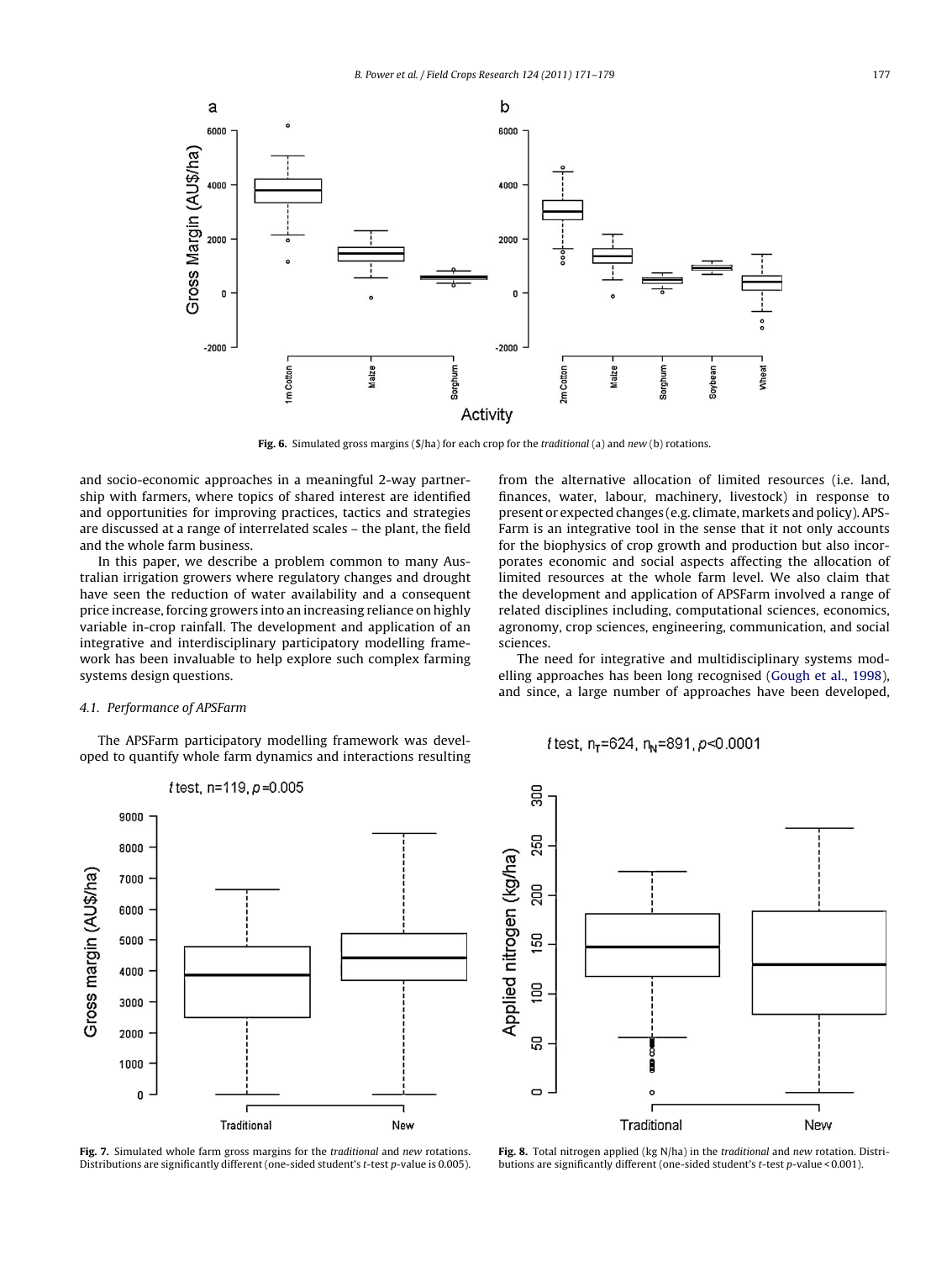<span id="page-7-0"></span>e.g. decision support systems in pastoral farm businesses (Herrero et al., 1999); in the evaluation of long-term economic, and environmental performance of dairy farms ([Rotz et al., 1989\);](#page-8-0) as well as in whole farm planning in dryland cropping systems (Kingwell and Pannell, 1987). During the mid 1990s, in an attempt to quantify "sustainability" in farming systems, Hansen and Jones (1996) concluded that "...the requirement for comprehensive and realistic farm simulation tools currently limits application of the proposed approach,... they do not integrate models of crop and animal production, environmental degradation, economic processes and farmer production and consumption decisions...". Ten years later Janssen and vanIttersum (2007) reviewed 48 applications of bio-economic farm models covering arable, mixed grain and grazing, livestock, dairy, and vegetable industry sectors. Out of the 48 models only two could be characterised as dynamic, mechanistic and stochastic, most were static equilibrium models using some kind of optimisation algorithm to identify optimum courses of action or allocation of resources.

Optimisation studies rely on a number of assumptions, to name a few: goals must be well defined in advance and the operational environment must be stable (Klein, 2001). Unfortunately, both are often not the case, which is why in reality decision makers will usually be "satisficers" rather than optimisers (Klein, 2001), which mean that they will select the first course of action that appears to be successful. In most cases farmer decisions are driven by multiple and often conflicting objectives of which profit optimisation might be only one of them, while the operational environment changes almost on a daily basis. An alternative approach is the use of dynamic–functional–stochastic whole farm systems models in conjunction with participatory research to generate new information that is relevant to the participating farmers, information that when reflected upon can create new experiential knowledge that increases the capacity of the participating farmers to make better decisions.

#### 4.2. Feedback from the case study farm

In our case study, the participating farmer wanted to understand the economic implications from implementing a New more diversified crop rotation, including fewer cotton crops, introducing legumes and more cereal crops, compared to the local Traditional cotton-dominated rotation. Results indicated that the more diversified farming system was more profitable than the traditional farming system [\(Figs. 6 and 7\).](#page-6-0) After these results were discussed with the farmer he felt more confident that the change in rotation was a good business decision, and that the new rotation gave him more flexibility for marketing due to the increase in crop diversity. In the process we found that it was important for the farmers to understand the capacity of the model to represent his farming system, and that even though its performance was not perfect ([Figs. 3 and 5\),](#page-4-0) the modelling tool allowed the group to run quick, inexpensive and realistic desktop analyses of the potential impacts of changing the farming system.

## **5. Conclusions**

Here we described APSFarm, a new whole farm simulation model and shown how it can be configured to simulate and irrigated farm business. We have also provided an example of how this model can be used in close interaction between farmers and researchers to test and learn about improved farm business tactics and strategies. The use of the model in partnership with farmers allows for better informed discussions on the performance of complicated farm businesses. Technologically, APSFarm proved to be a solid performer and a good alternative to static equilibrium models, with the additional benefit of allowing for dynamically integrating the multiple dimensions of highly complicated irrigated farm businesses.

#### **Acknowledgments**

This study was funded by: the Queensland Government; Grains Research and Development Corporation (GRDC); Cotton Research and Development Corporation (CRDC); the National Program for Sustainable Irrigation (NPSI); and the Cotton Catchment Communities Cooperative Research Centre (Cotton CRC). The authors acknowledge the valuable contribution made by the Darling Downs farmer who volunteered his time to participate in this study. We also thank the two anonymous reviewers for their valuable comments.

#### **References**

- Allen, R.G., Pereira, L.S., Raes, D., Smith, M., 1998. Crop evapotranspiration guidelines for computing crop water requirements, Irrigation and Drainage Paper No. 56, FAO, Rome, Italy.
- Brennan, L.E., Lisson, S.N., Poulton, P.L., Carberry, P.S., Bristow, K.L., Khan, S., 2008. A farm-scale, bio-economic model for assessing investments in recycled water for irrigation. Aust. J. Agric. Res. 59, 1035–1048.
- Dillon, J.L., 1965. Farm management in Australia as an academic discipline. Rev. Market. Agric. Econ. 33, 175–189.
- Voil, P., Rodriguez, D., Power, B., 2009. Simulation of whole farm management decisions. In: Anderssen, R.S., Braddock, R.D., Newham, L.T.H. (Eds.), 18th World IMACS Congress and MODSIM09 International Congress on Modelling and Simulation. Modelling and Simulation Society of Australia and New Zealand and International Association for Mathematics and Computers in Simulation, July 2009, pp. 2377–2383. ISBN:978-0-9758400-7-8, [www.mssanz.org.au/modsim09/B3/deVoil.pdf](http://www.mssanz.org.au/modsim09/B3/deVoil.pdf).
- Gaydon, D.S., Lisson, S.N., 2005. APSIM WaterSupply. In: Inman-Bamber, G., Attard, S. (Eds.), "Inventory of Australian Software tools for Best Use of Water On-Farm" – Final Report for Project 3.08, CRC for Irrigation Futures.
- Gough, C., Catells, N., Funtowicz, S., 1998. Integrated assessment: an emerging methodology for complex issues. Environ. Model. Assess. 3, 19–29.
- Hansen, J.W., Jones, J.W., 1996. A systems framework for characterising farm sustainability. Agric. Syst. 51, 185–201.
- Herrero, M., Fawcett, R.H., Dent, J.B., 1999. Bio-economic evaluation of dairy farm management scenarios using integrated simulation and multiple-criteria models. Agric. Syst. 62, 169–188.
- Howden, S.M., Soussana, J.F., Tubiello, F.N., Chetri, N., Dunlop, M., Meinke, H., 2007. Adapting agriculture to climate change. PNAS 104, 19691–19696.
- Jeffrey, S.J., Carter, J.O., Moodie, K.M., Beswick, A.R., 2001. Using spatial interpolation to construct a comprehensive archive of Australian climate data. Environ. Model. Softw. 16 (4), 309–330.
- Janssen, S., vanIttersum, M.K., 2007. Assessing farm innovation and responses to policies: a review of bio-economic farm models. Agric. Syst. 94, 622–636.
- Keating, B.A., Carberry, P.S., Hammer, G.L., Probert, M.E., Robertson, M.J., Holzworth, D., Huth, N.I., Hargreaves, J.N.G., Meinke, H., Hochman, Z., McLean, G., Verburg, K., Snow, V., Dimes, J.P., Silburn, M., Wang, E., Brown, S., Bristow, K.L., Asseng, S., Chapman, S., McCown, R.L., Freebairn, D.M., Smith, C.J., 2003. An overview of APSIM, a model designed for farming systems simulation. Eur. J. Agron. 18 (3–4), 267–288.
- Kingwell, R.S., Pannell, D.J. (Eds.), 1987. MIDAS: A Bioeconomic Model of a Dryland Farm System. Pudoc, Wageningen.
- Klein, G., 2001. The fiction of optimisation. In: Gigerenzer, G., Selten, R. (Eds.), Bounded rationality. The adaptive Toolbox, Dahlem Workshop Reports. MIT Press, Cambridge.
- McCown, R.L., 2002. Locating agricultural decision support systems in the problematic history and socio-technical complexity of 'models for management'. Agric. Syst. 74, 11–25.
- McCown, R.L., Parton, K.A., 2006. Learning from the historical failure of farm management models to aid management practice. Part 2. Three systems approaches. Aust. J. Agric. Res. 57, 157–172.
- McCown, R.L., Carberry, P.S., Hochman, Z., Dalgliesh, N.P., Foale, M.A., 2009. Reinventing model-based decision support with Australian dryland farmers. 1. Changing intervention concepts during 17 years of action research. Crop Pasture Sci. 60, 1017–1030.
- Meinke, H., Hochman, Z., 2000. Using seasonal climate forecasts to manage dryland crops in northern Australia – Experiences from the 1997/198 seasons. In: Hammer, G.L., Nicholls, N., Mitchell, C. (Eds.), Applications of Seasonal Climate Forecasting in Agriculture And Natural Ecosystems – The Australian Experience. Kluwer, pp. 149–165.
- Meinke, H., Howden, M.S., Struik, P.C., Nelson, R., Rodriguez, D., Chapman, S.C., 2009. Adaptation science for agriculture and natural resource management – urgency and theoretical basis. Curr. Opin. Environ. Sust. 1, 69–76.